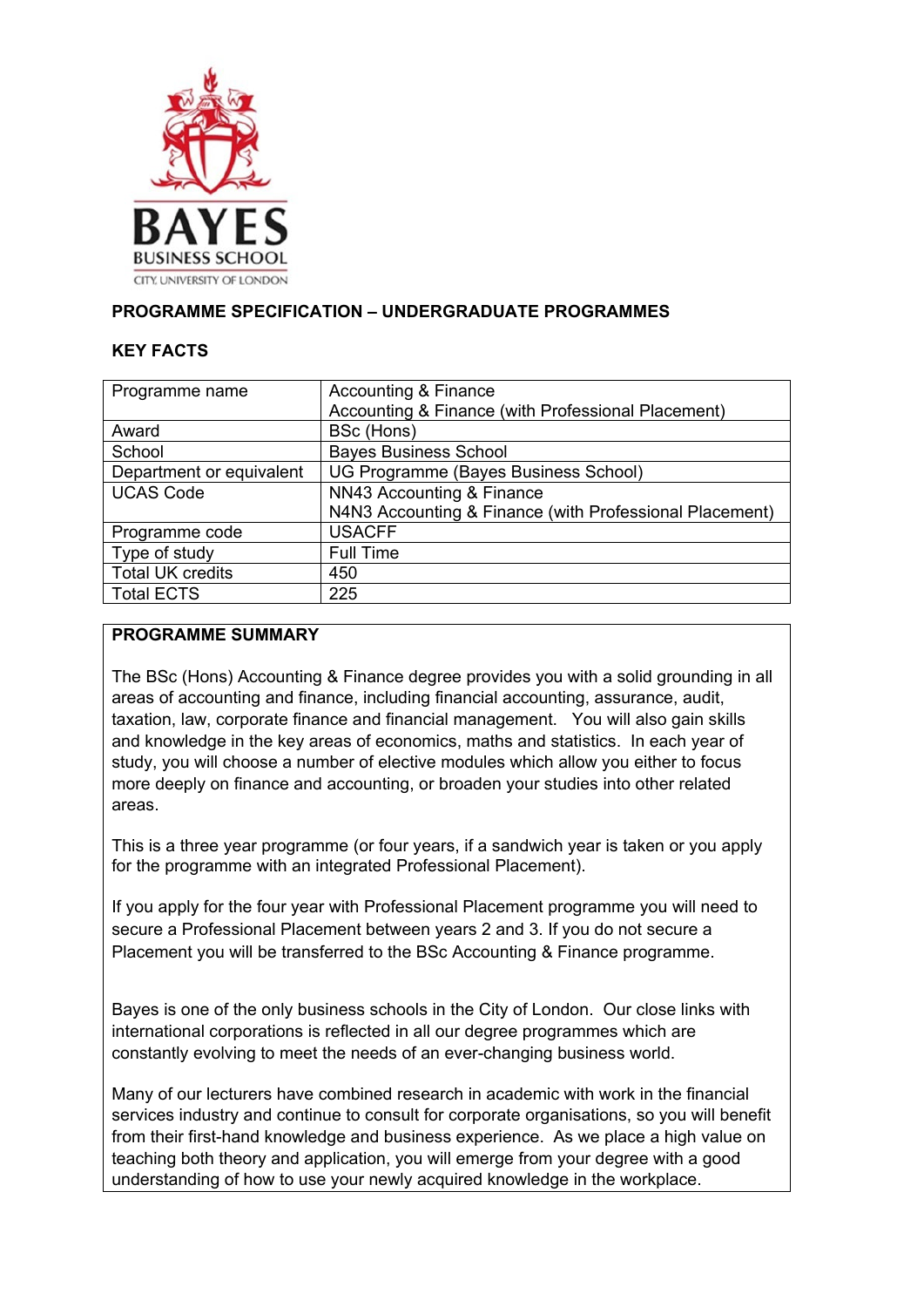In line with City, University of London's Employability Development Plan, you are expected to gain practical experience with an employer as part of your undergraduate degree. You can gain this experience through a placement where you work for a period with an employer or through taking one or more modules which are delivered in conjunction with an employer. You should take this requirement into account in choosing which elective modules to take and whether to include a placement within your studies.

Indicative modules and other ways to provide the practical experience would be

BM2104 or BM3107 Micro-Placement MS2203 Mentoring and Coaching for Leadership Professional Placement Year

Aims

1. To develop your knowledge and understanding of accounting in theory and practice, as well as modern financial theory.

2. To develop the analytical tools which allow you to apply this knowledge.

3. To equip you with the skills required to work in fields related to accounting and finance.

4. To prepare you to qualify as a professional accountant in the qualification framework provided by the Institute of Accountants for England and Wales (ICAEW).

5. To develop your ability to communicate your knowledge and understanding effectively.

6. To enable you to work both independently and as part of a team in solving problems faced by the accounting and finance community.

7. To develop your ability to make reasoned judgements, frame appropriate questions and draw independent conclusions.

8. To develop you into a responsible and socially aware business person or manager.

9. To prepare you to enter postgraduate study in accounting, finance or related disciplines.

On successful completion of Programme Stage 1 of the Programme you will have acquired a foundation knowledge and understanding of the key concepts and principles underlying your area of study, the ability to recognize and explain these, and to identify and apply appropriate solutions when presented with a problem. On successful completion of Programme Stage 1 you will be eligible for the award of Certificate of Higher Education should you choose to leave the Programme.

On successful completion of Programme Stage 2 of the Programme you will have built on the knowledge and understanding gained at Programme Stage 1 and demonstrated an ability to analyse and apply these concepts and principles to complex problems and scenarios. You will have also have broadened your field of study through the completion of elective modules. On successful completion of Programme Stage 2 you will be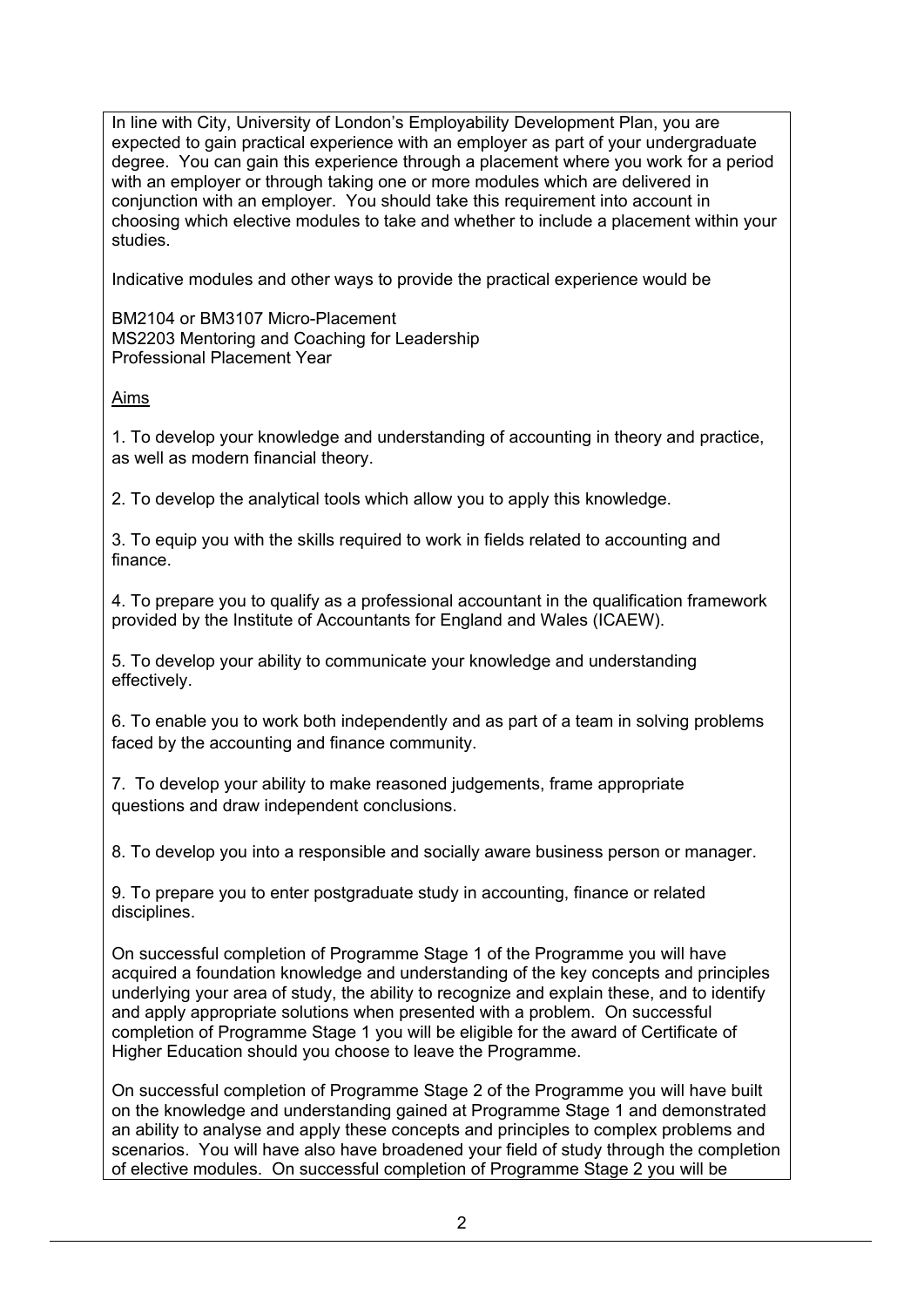eligible for the award of Diploma of Higher Education should you choose to leave the Programme.

# **WHAT WILL I BE EXPECTED TO ACHIEVE?**

# **On successful completion of this programme, you will be expected to be able to:**

Knowledge and understanding:

- Demonstrate knowledge, understanding and ability to use the current technical language to describe practices of accounting; and an ability to apply them in simple structured situations from given data generated for the purpose.
- Demonstrate knowledge and understanding of some of the contexts in which accounting operates.
- Demonstrate knowledge and understanding of theories and empirical evidence concerning financial management, risk and the operation of capital markets
- Demonstrate knowledge of the main theories used in finance and an ability to apply them in simple structured situations from given data generated for the purpose.
- Demonstrate knowledge and understanding of theories and empirical evidence concerning the effects of accounting in at least one of its contexts

Skills:

- Collect, classify and analyse information.
- Record and summarise straightforward transactions and other economic events and prepare financial statements complying in outline with relevant regulatory requirements.
- Work effectively with a group as a leader or member.
- Analyse the operations of a business and perform financial analyses and projections at a basic level.
- Communicate information and views to others, both in writing and orally.
- Formulate, evaluate and test hypotheses.
- Demonstrate strong numerical skills particularly related to finance and accounting.
- Apply academic and practical tests to financial and accounting problems.
- Develop a programme of original research into an accounting or finance topic.
- Appreciate the nature of the contexts in which finance can be seen as operating, including knowledge of the institutional framework necessary for understanding the role, operation and function of markets and financial institutions.

Values and attitudes:

• Demonstrate an ethical approach to work, which resonates to that of a professional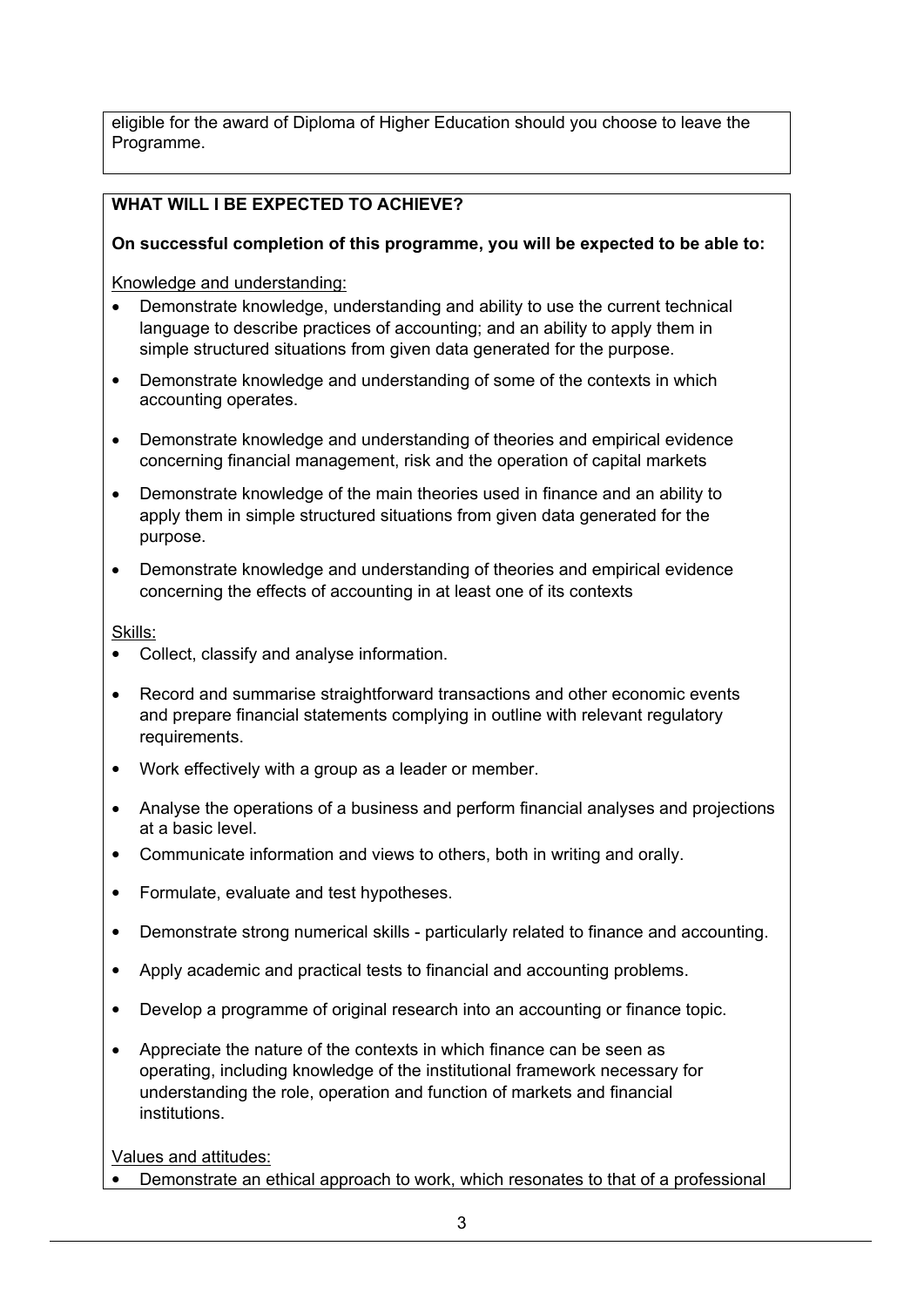accountant.

- Be an effective team player who is tolerant of disagreement, open and sensitive to diversity in business, cultures and people.
- Engage in reflective, adaptive and collaborative learning.

When you undertake a programme of study at Bayes Business School we will expect you not only to learn but also to challenge and look critically at the world in which we live. We will constantly ask you to question the ethical underpinning of the assumptions you have made and the decisions you have reached, and that inquisitive, ethical approach is woven through every element of a Bayes education. In recognition Bayes is one of the few business schools to have been awarded Champion Status by the UN PRME ( Principles of Responsible Management Education) initiative at Davos in 2018.

This programme has been developed in accordance with the QAA Subject Benchmark for Finance.

### **HOW WILL I LEARN?**

Most teaching hours during your degree programme take the form of lectures and these may be of varying sizes. Lectures are used to communicate the basic theoretical or technical points relevant to the module.

-Tutorials and workshop classes are opportunities for you to apply and develop your knowledge and understanding and to participate in the discussion of the subject area. A number of tutorials and workshop classes are scheduled during the first year, the number decreasing as you progress and you become more able to direct your own learning.

-Case studies and computer exercises will be used in some modules.

-In all modules, the face-to-face teaching is complemented by the use of the Virtual Learning Environment.

## **WHAT TYPES OF ASSESSMENT AND FEEDBACK CAN I EXPECT?**

Assessment and Assessment Criteria

Assessment is carried out according to context and purpose and recognises that you may exhibit different aptitudes in different forms of assessment.

Most modules are assessed by both coursework and an exam.

Coursework can include:

- Essays or reports which you can take home and complete with the aid of your notes.

- Class tests.
- Online quizzes and tests using the Virtual Learning Environment.
- Individual and group presentations.
- Group projects, sometimes based on case studies.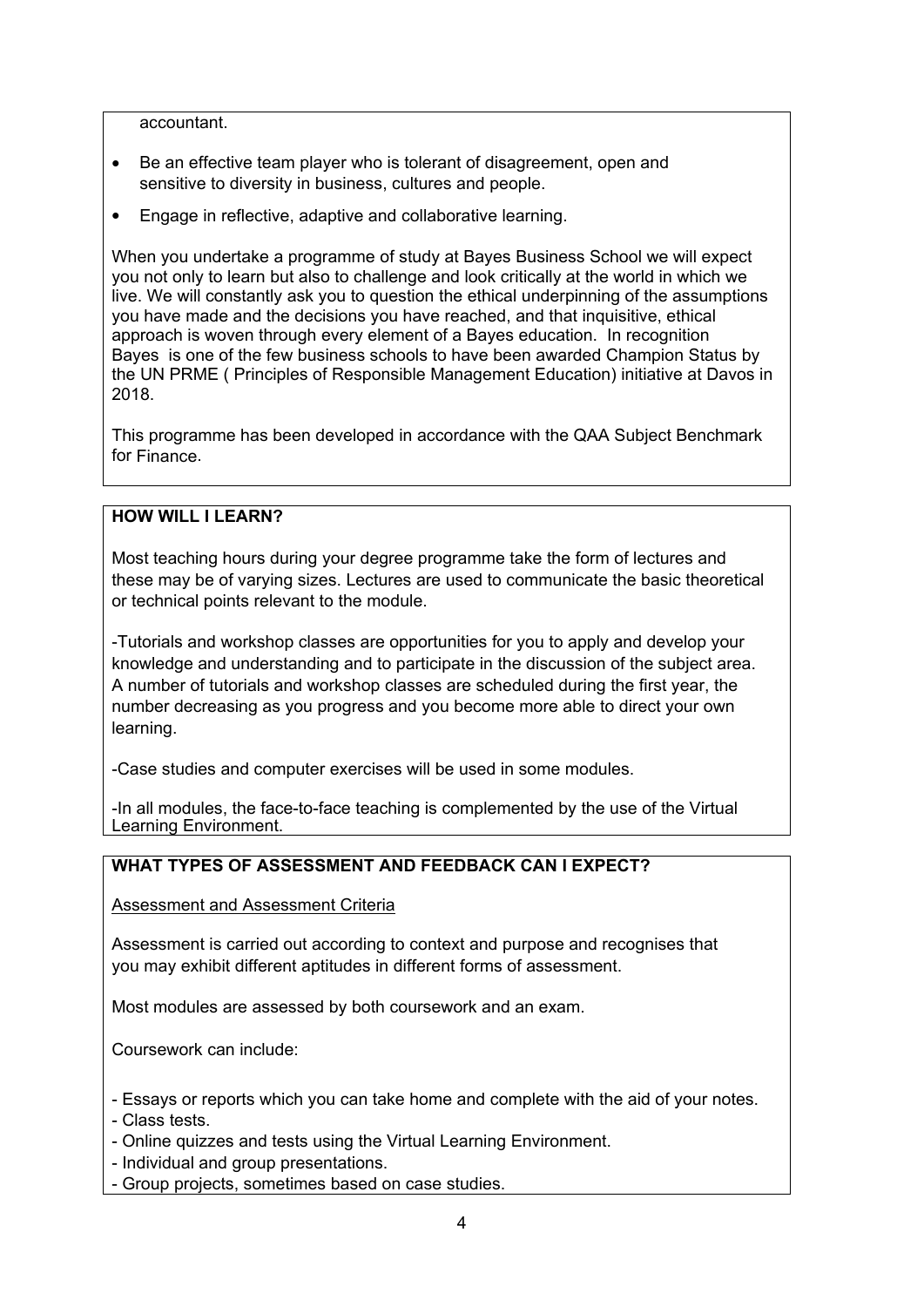- An individual project, which is a substantial piece of work where research skills are developed - this forms an integral part of your final year.

Assessment Criteria are descriptions, based on the intended learning outcomes, of the skills, knowledge or attitudes that you need to demonstrate in order to complete an assessment successfully, providing a mechanism by which the quality of an assessment can be measured. Grade- Related Criteria are descriptions of the level of skills, knowledge or attributes that you need to demonstrate in order achieve a certain grade or mark in an assessment, providing a mechanism by which the quality of an assessment can be measured and placed within the overall set of marks. Assessment Criteria and Grade-Related Criteria will be made available to you to support you in completing assessments. These may be provided in programme handbooks, module specifications, on the virtual learning environment or attached to a specific assessment task*.*

#### Feedback on assessment

Feedback will be provided on all assessed work (either formative or summative) and on other relevant aspects of your performance and progress in a module. You will normally be provided with feedback within three weeks of the submission deadline or assessment date. This would normally include a provisional grade or mark. For end of module examinations, or an equivalent significant task (e.g. an end of module project), feedback will normally be provided when results are released following the Assessment Board.

#### Assessment Regulations

In order to pass your Programme, you should complete successfully or be exempted from the relevant modules and assessments and will therefore acquire the required number of credits. You also need to pass each Programme Stage of your Programme in order to progress to the following Programme Stage.

To qualify for the Honours Degree, you must acquire the total credits indicated in the Student Handbook. Calculation of results and classification of the final award is based on a weighted average of module marks. The contribution of each module is proportional to its credit value.

BSc degrees are awarded with First Class Honours, Second Class Honours (Upper and Lower) or Third Class Honours.

The overall class of honours awarded is based on the overall weighted average mark achieved throughout the three Programme Stages of your degree. The weights given to each Programme Stage are shown below:

| <b>Programme Stage</b> | Weight |
|------------------------|--------|
| One                    | 10%    |
| ™o                     | 30%    |
| <b>Three</b>           | 60%    |

The Pass mark for each module is 40%.

**Progression from Programme Stage 1 to Programme Stage 2** To be admitted to Programme Stage 2 it is necessary to achieve:

- A module mark of at least 40% in each module, and
- 150 credits at Programme Stage 1.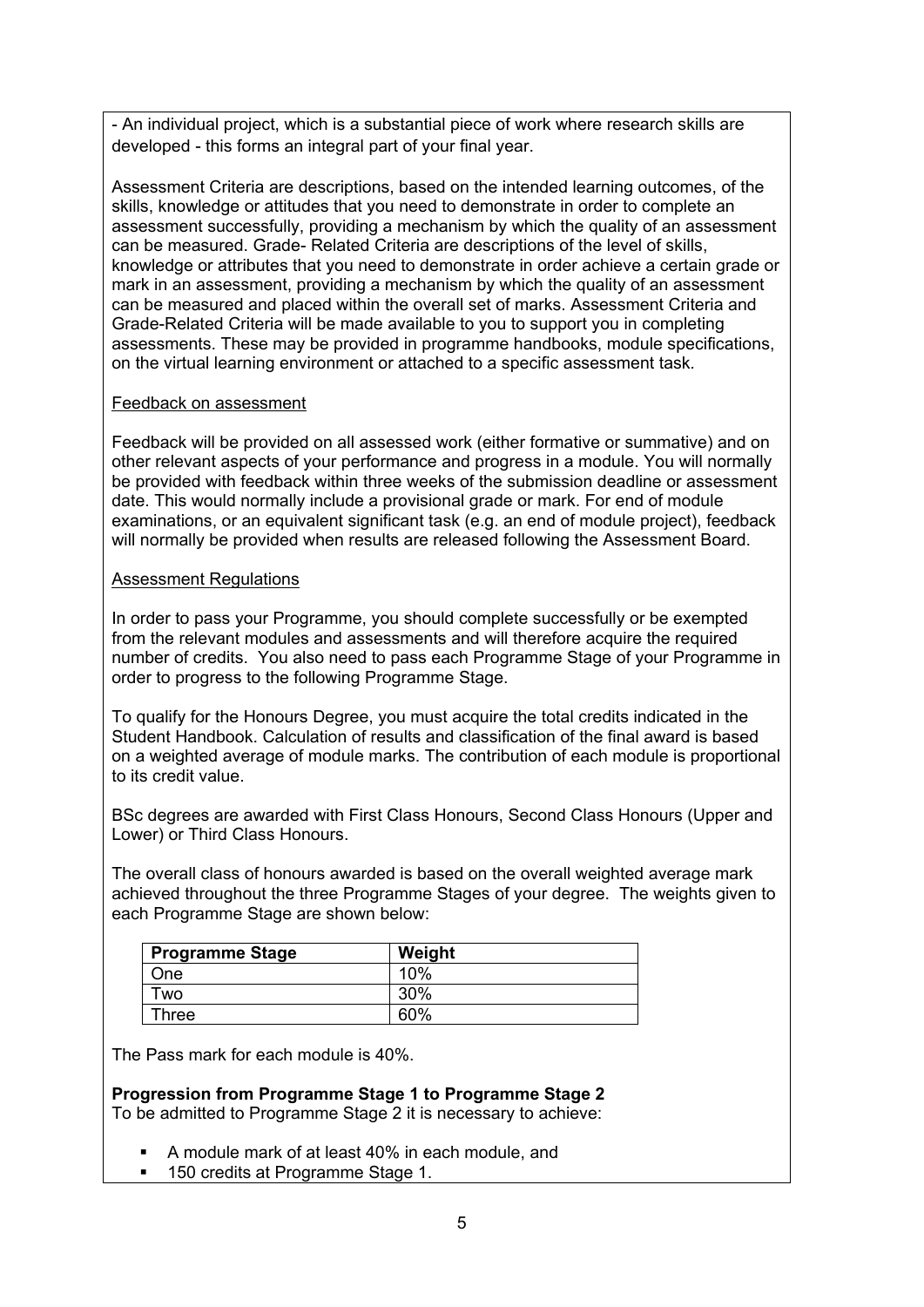# **Progression from Programme Stage 2 to Programme Stage 3**

To be admitted to Programme Stage 3 it is necessary to achieve:

- A module mark of at least 40% in each module, and
- 150 credits at Programme Stage 2.

If you fail an assessment component or a module, the following will apply:

### **1. Compensation**

### **Compensation at Programme Stages 1 & 2**

Where you fail up to a total of one sixth of the total credits of Programme Stages 1 or 2 at first or resit attempt, you may be allowed compensation if:

- Compensation is permitted for the module involved (see the What will I Study section of the programme specification), and
- It can be demonstrated that you have satisfied all the Learning Outcomes of the modules in the Programme Stage, and
- A minimum overall mark of 30% has been achieved in the module to be compensated, including a minimum of 30% in the exam and 30% in the coursework, and
- An aggregate mark of 40% has been achieved for the Programme Stage.

### **Compensation at Programme Stage 3**

Once 90 credits have been earned, the remaining credits for Programme Stage 3 can be earned either by passing modules or through compensation provided that:

- Compensation is permitted for the module involved (see the What will I Study section of the programme specification), and
- It can be demonstrated that you have satisfied all the Learning Outcomes of the modules in the Programme Stage, and
- A minimum overall mark of 30% has been achieved in each module to be compensated, and
- An aggregate mark of 40% has been achieved for Programme Stage 3.

Where you are eligible for compensation at the first attempt, this will be applied in the first instance rather than offering a resit opportunity.

If you receive a compensated pass in a module you will be awarded the credit for that module. The original component marks will be retained in the record of marks and your original module mark will be used for the purpose of your Award calculation.

#### **2. Resit**

Where you are not eligible for compensation at the first attempt, you will be offered one resit attempt.

If you are successful in the resit, you will be awarded the credit for that module. The mark for each assessment component that is subject to a resit will be capped at the pass mark for the module. This capped mark will be used in the calculation of the final module mark together with the original marks for the components that you passed at first attempt.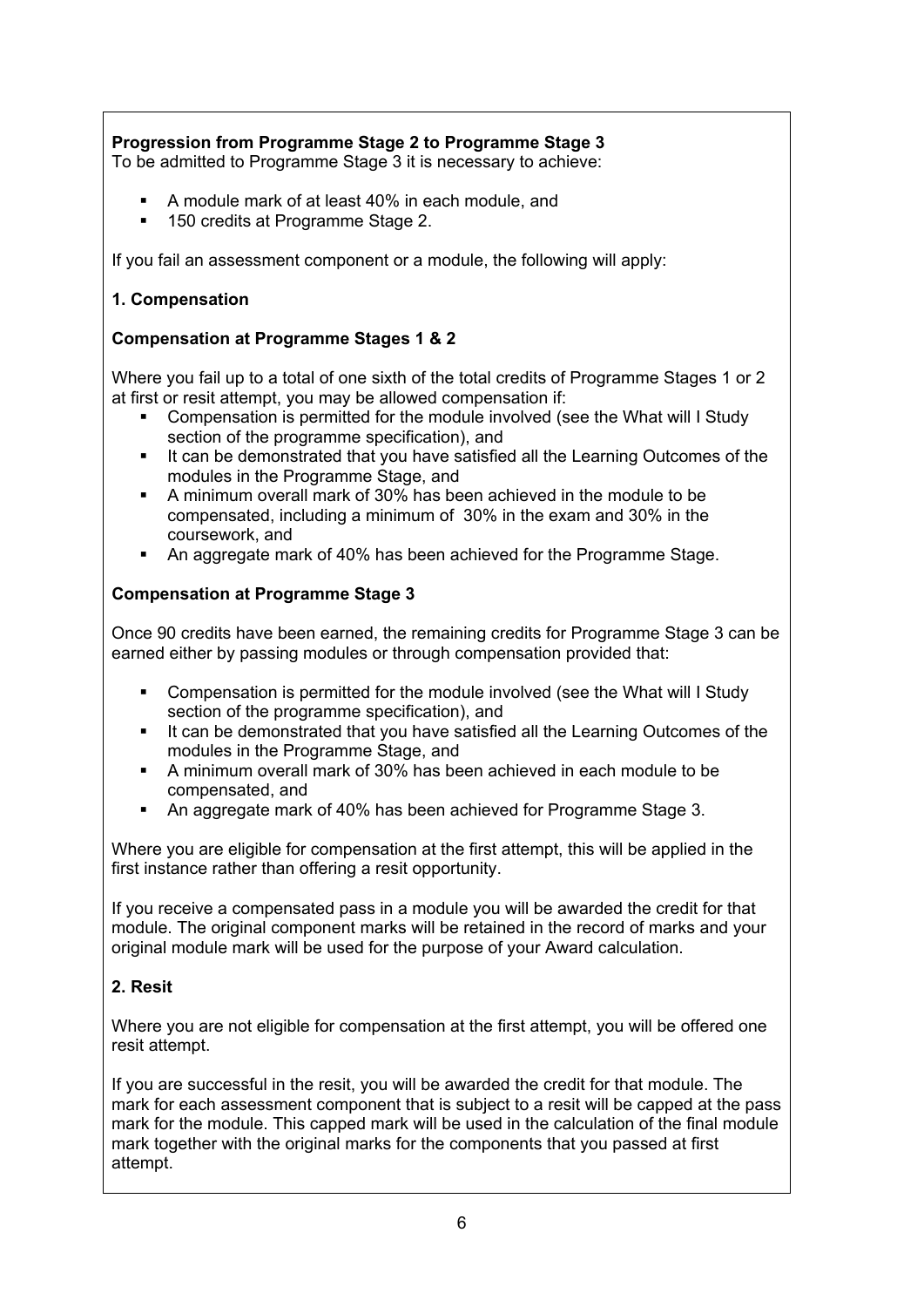If you do not meet the pass requirements for a module and do not complete your resit by the date specified you will not progress to the next Programme Stage and the Assessment Board will require you to be withdrawn from the Programme.

If you fail to meet the requirements for a particular Programme Stage or the Programme, the Assessment Board will consider whether you are eligible for an Exit Award as per the table below.

If you would like to know more about the way in which assessment works at City, please see the full version of the Assessment Regulations at: [http://www.city.ac.uk/\\_\\_data/assets/word\\_doc/0003/69249/s19.doc](http://www.city.ac.uk/__data/assets/word_doc/0003/69249/s19.doc)

#### **WHAT AWARD CAN I GET?**

Bachelor's Degree with Honours:

| Programme   HE<br><b>Stage</b> | Level |     | <b>Credits   Weighting</b><br>$\frac{10}{6}$ | <b>Class</b>      | ℅  |
|--------------------------------|-------|-----|----------------------------------------------|-------------------|----|
|                                |       | 150 | 10                                           |                   | 70 |
|                                | b     | 150 | 30                                           | II upper division | 60 |
|                                |       | 150 | 60                                           | II lower division | 50 |
|                                |       |     |                                              |                   |    |

| Class             | % required |
|-------------------|------------|
|                   | 70         |
| II upper division | 60         |
| II lower division | 50         |
| ш                 |            |

Ordinary Degree:

| Programme $ HE$<br><b>Stage</b> | Level | <b>Credits</b> | Weighting<br>(%) | <b>Class</b>              | $\%$ |
|---------------------------------|-------|----------------|------------------|---------------------------|------|
|                                 | 4     | 150            | 10               | <b>With Distinction</b>   | 70   |
|                                 | 5     | 150            | 30               | <b>With Merit</b>         | 60   |
| ົ                               | 6     | 60             | 60               | Without<br>classification | 40   |

| Class                   | % required |
|-------------------------|------------|
| <b>With Distinction</b> | 70         |
| With Merit              | 60         |
| Without                 | 40         |
| classification          |            |

Diploma of Higher Education:

| Programme   HE<br><b>Stage</b> | Level |     | <b>Credits   Weighting</b><br>$\frac{10}{6}$ | Class                   | %  |
|--------------------------------|-------|-----|----------------------------------------------|-------------------------|----|
|                                |       | 150 | 35                                           | <b>With Distinction</b> | 70 |
|                                | д     | 150 | 65                                           | <b>With Merit</b>       | 60 |

| With Distinction<br>70<br>With Merit<br>60<br>40<br>Without | Class          | % required |
|-------------------------------------------------------------|----------------|------------|
|                                                             | classification |            |

Certificate of Higher Education:

| Programme $ HE$<br><b>Stage</b> | Level | <b>Credits</b> | ∣ Weighting<br>(%) | <b>Class</b>              | % required |
|---------------------------------|-------|----------------|--------------------|---------------------------|------------|
|                                 |       | 150            | 100                | <b>With Distinction</b>   | 70         |
|                                 |       |                |                    | <b>With Merit</b>         | 60         |
|                                 |       |                |                    | Without<br>classification | 40         |

### **WHAT WILL I STUDY?**

The list below shows core and indicative elective modules. The electives may be revised over time and, in some cases, will be dependent upon pre-requisite modules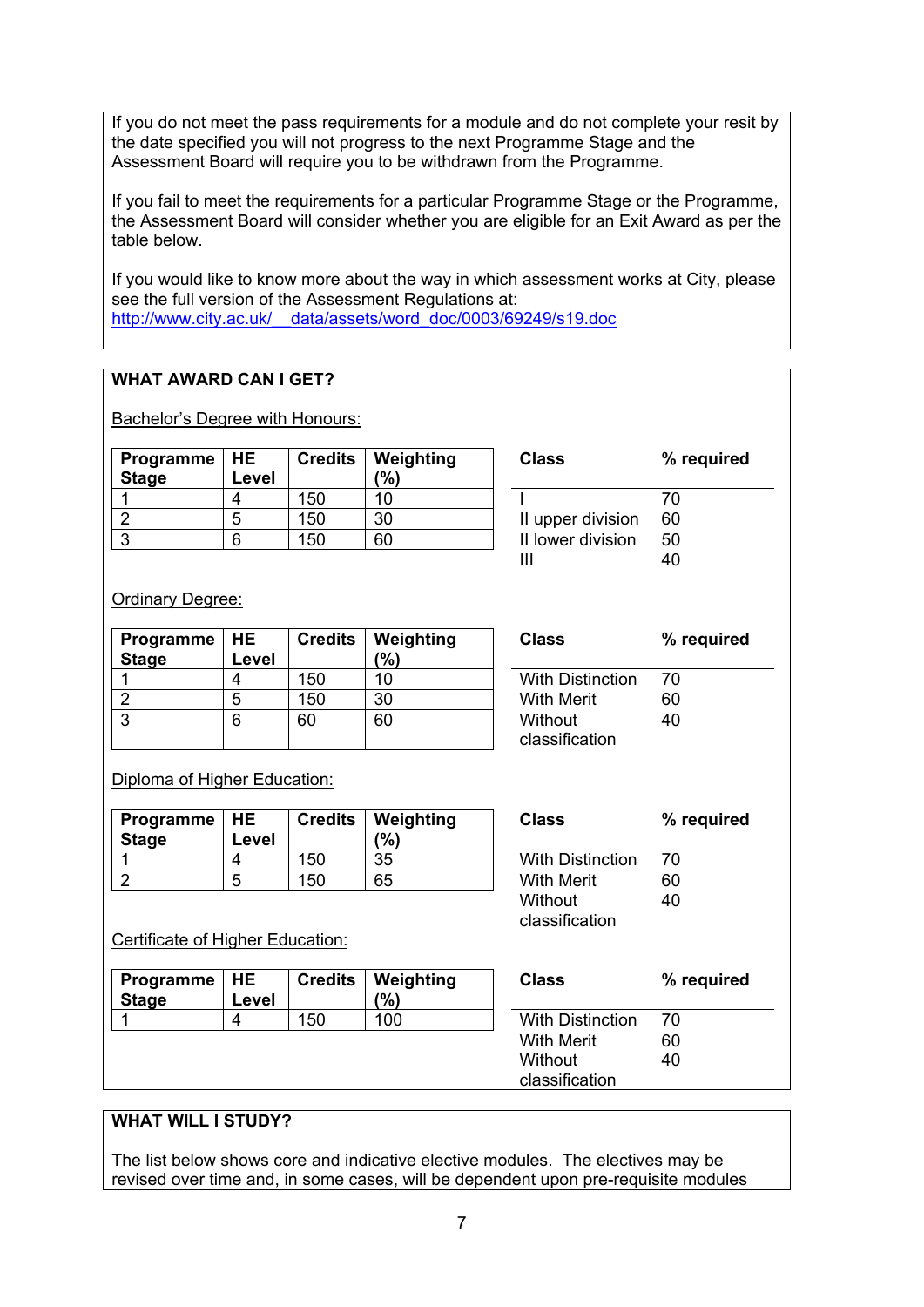having been taken.

Programme Stage 1

Total Programme Stage I credit value = 150 credits. Students take 8 core modules = 135 credits. Students choose 1 elective module = 15 credits.

| <b>Module Title</b>            | <b>SITS</b>   | <b>Module</b>  | Core/           | Can be            | Level          |
|--------------------------------|---------------|----------------|-----------------|-------------------|----------------|
|                                | Code          | <b>Credits</b> | <b>Elective</b> | compen-<br>sated? |                |
| <b>Financial Institutions</b>  | AF1100        | 15             | С               | Y                 | 4              |
| Introduction to Business Law   | <b>BS1106</b> | 15             | Ć               | Y                 | 4              |
| Introduction to Finance        | IF1104        | 15             | C               | Υ                 | 4              |
| Introduction to Statistics     | IF1202        | 15             | С               | Y                 | 4              |
| <b>Introductory Financial</b>  | AF1101        | 15             | C               | Υ                 | 4              |
| Accounting                     |               |                |                 |                   |                |
| <b>Introductory Management</b> | AF1201        | 15             | Ć               | Υ                 | 4              |
| Accounting                     |               |                |                 |                   |                |
| Macroeconomics                 | IF1203        | 15             | C               | Υ                 | $\overline{4}$ |
| <b>Microeconomics</b>          | IF1105        | 15             | C               | Y                 | $\overline{4}$ |
| <b>Professional Skills</b>     | <b>BS1203</b> | 15             | Ć               | Υ                 | 4              |
| Introduction to Management     | <b>BS1102</b> | 15             | E               | Y                 | 4              |
| Introduction to Visual Basic   | IF1201        | 15             | Е               | Υ                 | 4              |

#### Programme Stage 2

Total Programme Stage 2 credit value = 150 credits. Students take 8 core modules = 120 credits. Students choose 2 elective modules = 30 credits.

| <b>Module Title</b>                    | <b>SITS</b><br>Code | <b>Module</b><br><b>Credits</b> | Core/<br><b>Elective</b> | Can be<br>compen-<br>sated? | Level |
|----------------------------------------|---------------------|---------------------------------|--------------------------|-----------------------------|-------|
| Assurance                              | AF2100              | 15                              | $\mathsf{C}$             | Y                           | 5     |
| Corporate Law                          | AF2204              | 15                              | $\mathsf{C}$             | Y                           | 5     |
| Intermediate Financial<br>Accounting 1 | AF2101              | 15                              | C                        | Y                           | 5     |
| Intermediate Financial<br>Accounting 2 | AF2203              | 15                              | $\mathsf{C}$             | Y                           | 5     |
| <b>Financial Econometrics</b>          | FR2202              | 15                              | C                        | Y                           | 5     |
| <b>Financial Markets</b>               | IF2207              | 15                              | C                        | Y                           | 5     |
| <b>Management Accounting</b>           | AF2102              | 15                              | $\mathsf{C}$             | Y                           | 5     |
| <b>Principles of Taxation</b>          | AF2202              | 15                              | $\mathsf{C}$             | Y                           | 5     |
| Asset Management                       | IF2210              | 15                              | E                        | Y                           | 5     |
| <b>Company Valuation</b>               | FR2203              | 15                              | E                        | Y                           | 5     |
| Derivatives Trading & Hedging          | FR2211              | 15                              | E                        | Y                           | 5     |
| <b>Financial Analysis</b>              | <b>BS2203</b>       | 15                              | E                        | Y                           | 5     |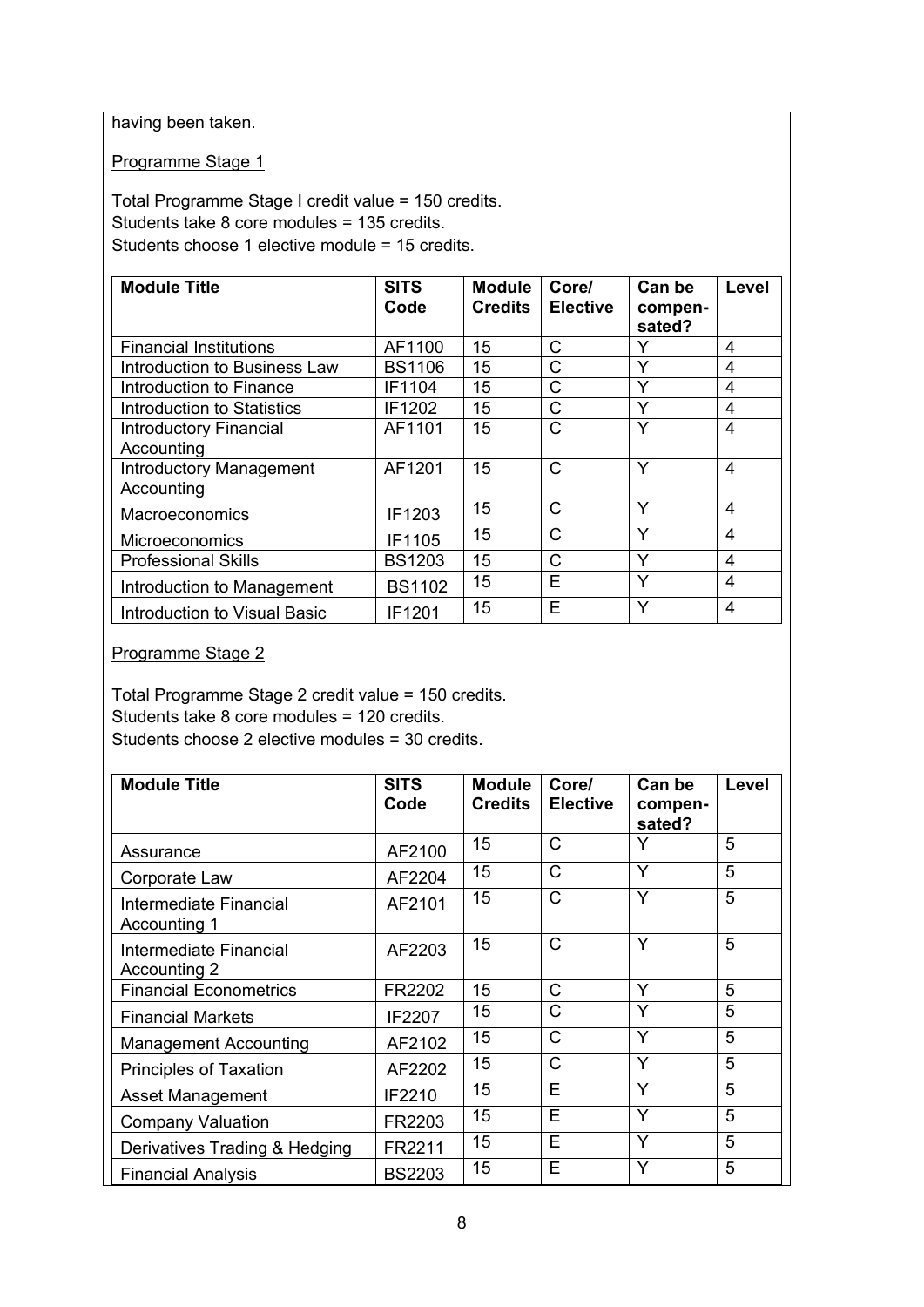| <b>Financial Economics</b>                   | AS2109 | 15 |  | 5 |
|----------------------------------------------|--------|----|--|---|
| Portfolio Theory and Investment<br>Valuation | FR2209 | 15 |  | 5 |
| <b>Risk Analysis and Modelling</b>           | FR2208 | 15 |  | 5 |
| Micro-Placements                             | BM2104 | 15 |  | 5 |
| Mentoring and Coaching for<br>Leadership     | MS2203 | 15 |  | 5 |

#### Programme Stage 3

Total Programme Stage 3 credit value = 150 credits. Students take 7 core modules = 120 credits. Students choose 2 elective modules = 30 credits.

| <b>Module Title</b>                                                    | <b>SITS</b><br>Code | <b>Module</b><br><b>Credits</b> | Core/<br><b>Elective</b> | Can be<br>compen-<br>sated? | Level |
|------------------------------------------------------------------------|---------------------|---------------------------------|--------------------------|-----------------------------|-------|
| <b>Advanced Financial Accounting:</b><br><b>Theory and Practice</b>    | AF3203              | 15                              | $\mathsf{C}$             | Y                           | 6     |
| <b>Audit and Assurance</b>                                             | AF3100              | 15                              | C                        | Y                           | 6     |
| <b>Corporate Finance</b>                                               | IF3108              | 15                              | $\overline{\text{C}}$    | Y                           | 6     |
| <b>Corporate Restructuring</b>                                         | IF3207              | 15                              | C                        | Y                           | 6     |
| Final Year Project (structured) -<br><b>BSc Accounting and Finance</b> | AF3001              | 30                              | $\overline{\text{C}}$    | N                           | 6     |
| <b>Strategy for Business</b>                                           | <b>BS3100</b>       | 15                              | C                        | Y                           | 6     |
| Taxation                                                               | AF3201              | 15                              | $\overline{\text{c}}$    | Ÿ                           | 6     |
| <b>Advanced Financial Economics</b>                                    | AS3109              | 15                              | Ē                        | Y                           | 6     |
| <b>Asset-Liability Management</b>                                      | FR3102              | 15                              | Ē                        | Y                           | 6     |
| Bank Strategy & Management                                             | IF3104              | 15                              | Ē                        | $\overline{Y}$              | 6     |
| <b>Business Forecasting</b>                                            | IF3103              | 15                              | Ē                        | Y                           | 6     |
| <b>Corporate Social Responsibility</b>                                 | <b>BS3214</b>       | 15                              | Ē                        | Y                           | 6     |
| <b>Emerging Markets</b>                                                | IF3206              | 15                              | Ē                        | Y                           | 6     |
| <b>Equity Investment Management</b>                                    | FR3201              | 15                              | $\overline{\sf E}$       | Y                           | 6     |
| <b>Financial Forecasting</b>                                           | IF3202              | 15                              | E                        | Y                           | 6     |
| <b>Fixed Income Portfolio</b><br>Management                            | FR3100              | 15                              | Ē                        | Y                           | 6     |
| <b>International Financial</b><br>Management                           | <b>BS3200</b>       | 15                              | E                        | Y                           | 6     |
| <b>Statistical Reasoning,</b><br><b>Communication &amp; Ethics</b>     | AS3208              | 15                              | E                        | Y                           | 6     |
| <b>Technical Analysis</b>                                              | FR3110              | 15                              | E                        | Y                           | 6     |
| Micro-Placements                                                       | <b>BM3107</b>       | 15                              | Ē                        | Y                           | 6     |

This list of electives is an indication of the range of modules that can be on offer and is subject to change due to circumstances such as: enhancing or updating the quality and content of educational provision; responding to student feedback; academic staffing changes; the number of students in each programme; a lack of student demand for certain modules; or factors beyond the institution's reasonable control, such as meeting the latest requirements of a commissioning or accrediting body. For these reasons, not all the electives listed will be offered every year. New (additional or replacement)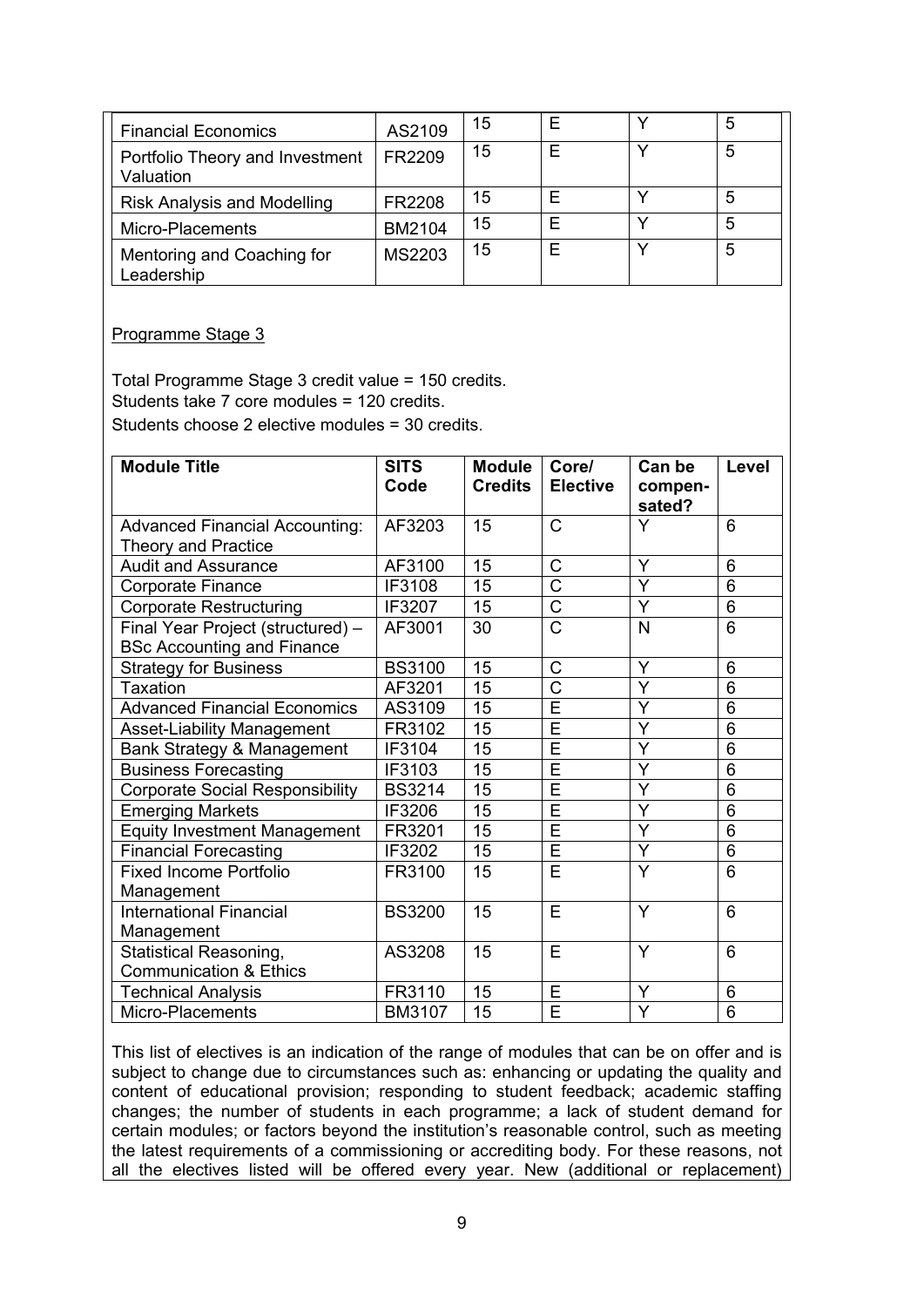modules may also be added for these reasons.

The list of electives offered in a given year will be confirmed by  $1<sup>st</sup>$  September.

Certain electives may be pre-requisites for other electives you may wish to take later in the programme. Full details can be found in the individual Module Specifications and will be updated annually in your Course Handbook.

In view of the importance of foreign language skills and employability, you also have the opportunity to study extra-curricular (non-credit bearing) language courses in Arabic, French, German, Mandarin, Russian and Spanish.

# **TO WHAT KIND OF CAREER MIGHT I GO ON?**

As a graduate of this course, you will be well-placed to enter a career in accountancy, or in other areas of finance and financial markets.

If you would like more information on the Careers support available at City, please go to: [http://www.city.ac.uk/careers/for-students-and-recent-graduates.](http://www.city.ac.uk/careers/for-students-and-recent-graduates)

# **WHAT STUDY ABROAD OPTIONS ARE AVAILABLE?**

If you opt to apply for a sandwich year abroad and are accepted you will study at one of our overseas partner universities in between Years 2 & 3. You will be required to pass all Programme Stage 2 assessments at the first attempt.

Studying abroad enables you to improve your language skills, develop future business contacts and provides you with an international outlook on business.

Please note that a replacement second year abroad is not an option for this degree, due to ICAEW exemptions.

## **WHAT PLACEMENT OPPORTUNITIES ARE AVAILABLE?**

Professional Work Placement Option

Programme Details: The Professional Work Placement programme is a recognised part of your degree, which is endorsed on your final degree certificate. It is undertaken during your 3<sup>rd</sup> year, giving you the opportunity to add a valuable additional year to your degree working for a professional organisation, either in the UK or abroad. You will then return to Bayes, after your Placement, to complete your final year.

The aims of the Professional Work Placement go beyond work experience. You will spend a period of 9 – 12 months within a professional working environment taking on real responsibilities whilst receiving a competitive salary. This option is intended to give you practical experience which can be related to the knowledge gained at University and is greatly valued by graduate employers. You also get the opportunity to explore the industry you would like to enter after graduation. You will develop key personal, transferable and professional skills, along with the added possibility of securing a graduate position on completing your placement.

Eligibility: You are required to pass all of your Year 2 assessments at the first attempt. However, students not meeting this requirement will be considered on a case by case basis.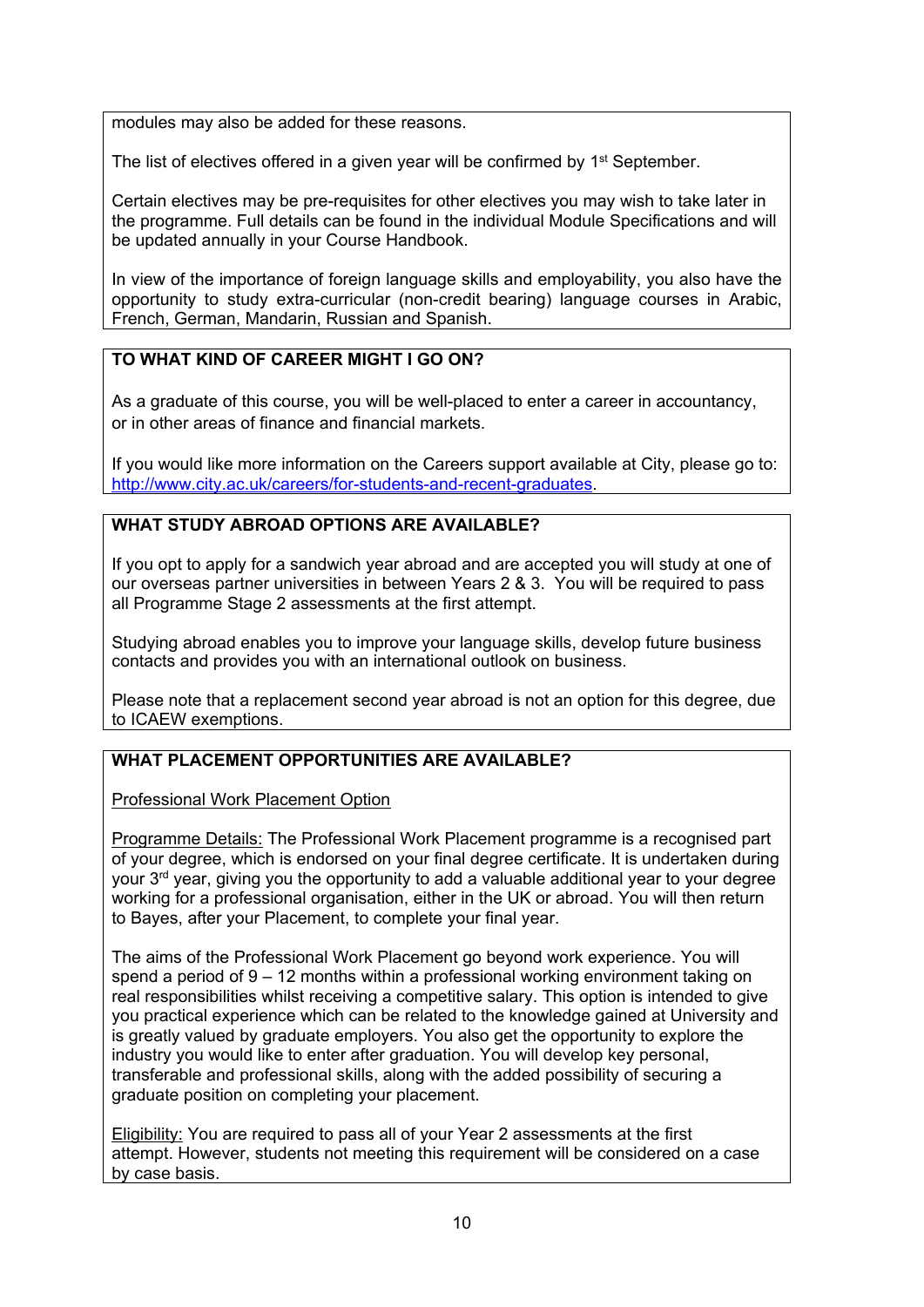**Summer Internships:** 

Taken at the end of your  $2^{nd}$  Year for a period of  $4 - 12$  weeks, this is a great opportunity to gain vocationally relevant work experience within a professional organisation. On completion of your internship you will receive a 'Certificate of Professional Experience'

**Eligibility:** No requirements

# **WILL I GET ANY PROFESSIONAL RECOGNITION?**

**Accrediting Body:** Association of Chartered Certified Accountants (ACCA)

<http://www.accaglobal.com/uk/en.html>

#### **Nature of Accreditation**

Specific Bayes papers give exemptions for specific ACCA papers at the Fundamentals level.

**Accrediting Body:** Certified Practising Accountants (CPA) Australia

<https://www.cpaaustralia.com.au/>

**Nature of Accreditation**

Specific Bayes papers give exemptions from specific CPA Australia papers at Foundation level**.**

**Accrediting Body:** Chartered Institute of Management Accountants (CIMA)

<http://www.cimaglobal.com/>

**Nature of Accreditation** Specific Bayes papers give exemptions for specific CIMA papers at Certificate, Operational and Management levels.

**Accrediting Body:** Chartered Institute of Public Finance and Accountancy (CIPFA)

<https://www.cipfa.org/>

#### **Nature of Accreditation**

Specific Bayes papers give exemptions for specific CIPFA papers at Professional Certificate and Professional Diploma levels.

**Accrediting Body:** Chartered Insurance Institute (CII)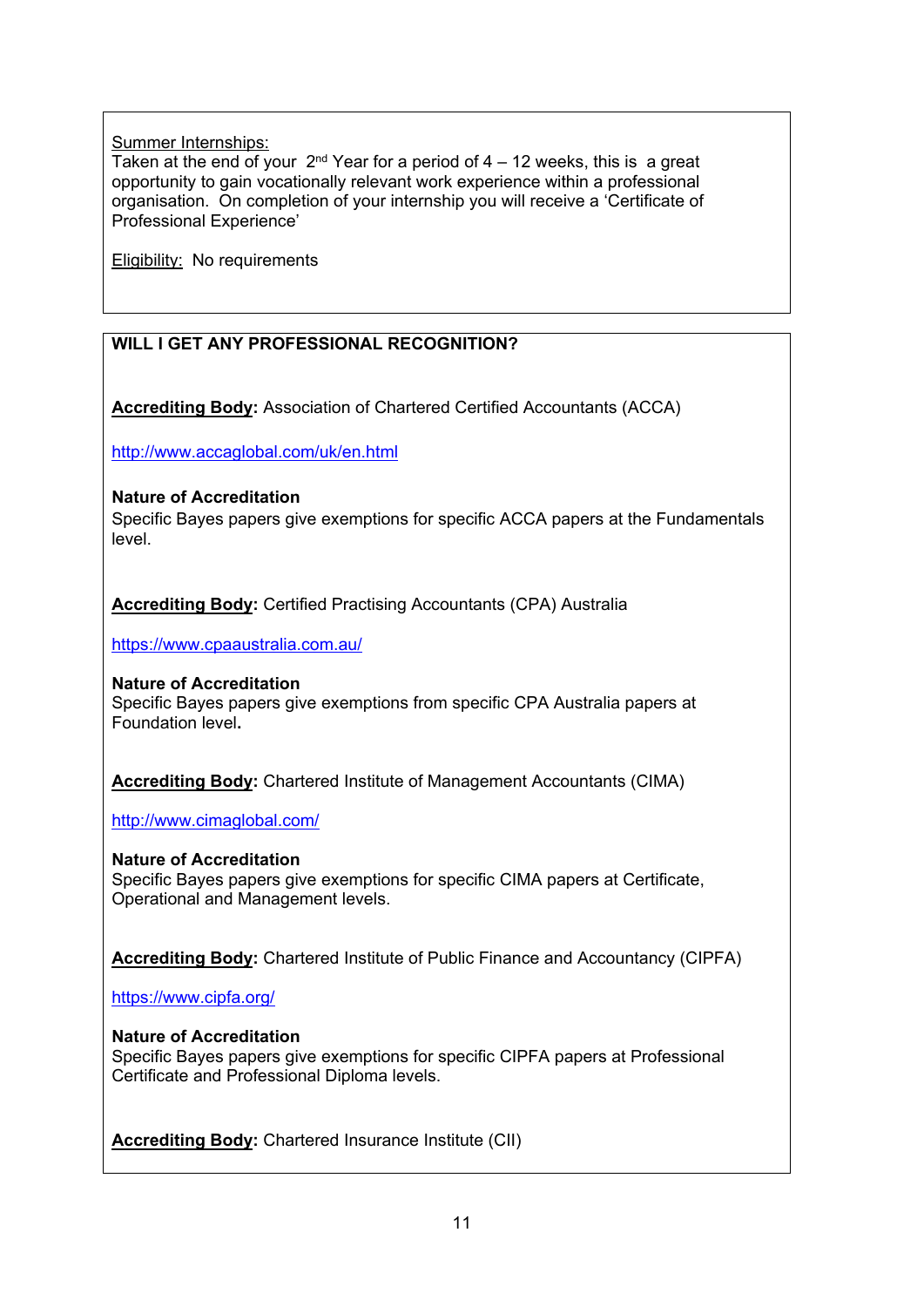<http://www.cii.co.uk/>

### **Nature of Accreditation**

Upon completion of the degree students will receive a significant number of credits towards the Advanced Diploma in Insurance (290 required for completion) and up to 30 credits to be used towards the Diploma/Advanced Diploma in Financial Planning (credits awarded are dependent on modules chosen).

**Accrediting Body:** Institute of Chartered Accountants of England and Wales (ICAEW)

<https://www.icaew.com/>

### **Nature of Accreditation**

Students will study towards the Professional Stage of the ACA qualification and will receive exemptions for the following ICAEW modules:

KNOWLEDGE MODULES (6 out of 6) Business & Finance\* Management Information Accounting Law Assurance Principles of Taxation \*Business & Finance will be awarded if at least a 2:1 degree is achieved.

APPLICATION MODULES (2 out of 6) Business Strategy Financial Management

Exemption from professional examinations for ACA - 50% minimum pass mark required for all modules.

**Accrediting Body:** Institute of Chartered Accountants of Scotland (ICAS)

<https://www.icas.com/>

### **Nature of Accreditation**

Specific Bayes papers give exemptions for specific ICAS papers at the Test of Competence level.

Please note that recognition of prior learning awards can change at any time in response to qualification framework changes. Any changes will be communicated to you as soon as they are confirmed.

# **HOW DO I ENTER THE PROGRAMME?**

For A-level students our standard offer is AAA (one subject must be Maths, Chemistry